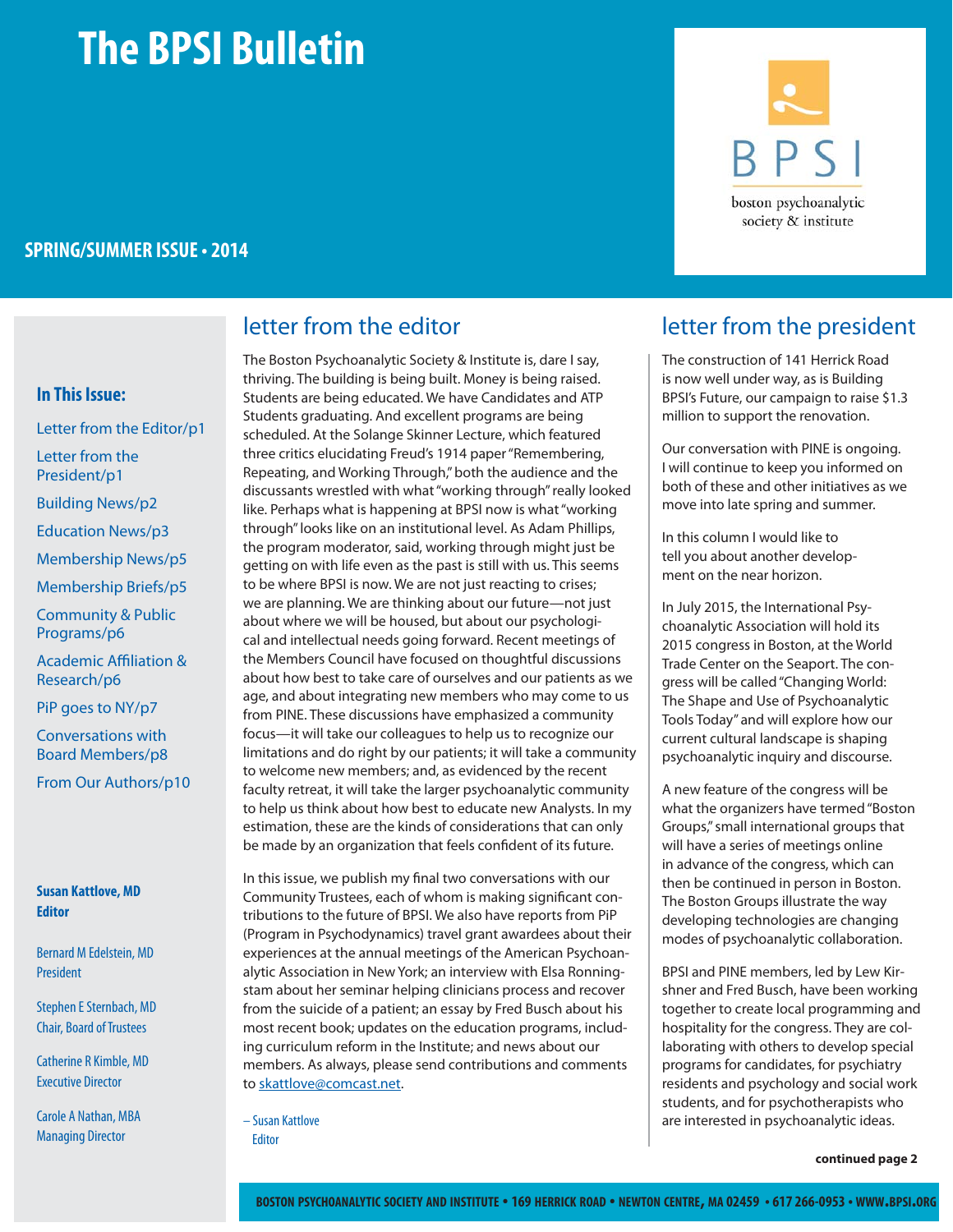## **divisionnews**

### building news

The new building is under construction! Working with Schwartz/Silver Architects and project manager Design Technique, Kaplan Construction, a general contractor and construction management firm, has started renovation work on 141 Herrick Road (formerly known as Colby Hall). Construction started in early March and is expected to be complete in mid fall. Our new home will feature seminar and meeting rooms, a lounge/reading room with an adjacent kitchen, a research library, and administrative offices. Built in 1866, 141 Herrick Road is listed on the National Register of Historic Places. It is a Romanesque revival, Second Empire stone masonry building. Kaplan will renovate and reconfigure the building's three floors to accommodate BPSI's program spaces. It will also convert the attached vaulted chapel into a library and multipurpose room for hosting lectures, dinners, and other functions. Near the building entrance, a casually furnished community room with an attached kitchenette will be used as a communal gathering space for Trainees, Members, and Faculty.

In addition to other exterior renovations, Kaplan will replace stone paving , improve accessibility, install a life safety system (full sprinkler and fire alarm systems), and replace mechanical, electrical, and plumbing systems. A new elevator will provide access to all floors of the building, including the renovated lower level area with new ADA-accessible restrooms. Restrooms will also be added to the second and third floors, where the seminar and meeting rooms will be.

– Carole Nathan Managing Director

### 141 Herrick Road

### letter from the president **continued**

In addition, Murray Schwartz and Dawn Skorczewski are designing an ambitious series of panels bridging academia and psychoanalysis.

In collaboration with the Institute of Contemporary Art, we will hold an "Off the Couch"–style film screening with a post-film analyst-led discussion. BPSI will also host a cocktail party at our new home. We are arranging dinners to be held at members' homes and low-cost housing at an Emerson College dormitory for candidates and others who are interested.

You can learn more about the 2015 congress at ipa.org.uk.

I look forward to seeing you all at the Spring Party, when you will have an opportunity to take a tour of 141 Herrick Road and see the progress we are making on renovating our future home.

– Bernard Edelstein President



photo by Allen Palmer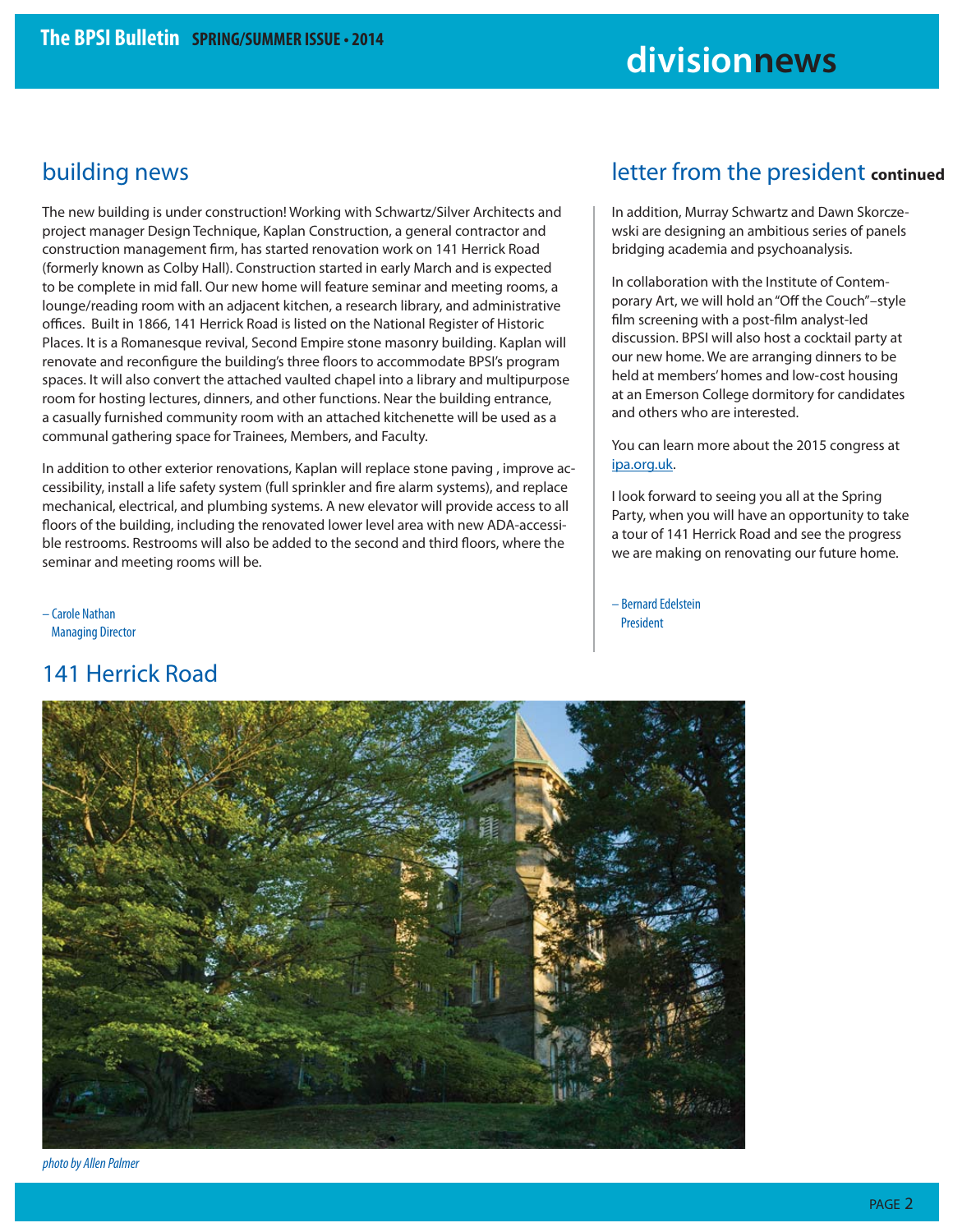### education division news

#### **Institute News**

This year the Institute has welcomed another strong group of talented, diverse Candidates to the Boston Psychoanalytic Society & Institute.

The Education Policies Committee (EPC), in concert with its subcommittees, and encouraged by the recommendations offered by the recent site visitors from the American Psychoanalytic Association (APsaA), is working to strengthen our tripartite model of psychoanalytic training. To this end, we have further streamlined the processes whereby Candidates are approved for taking cases and cases are approved for supervised analysis. We are also reviewing patients' application for analysis with the intention of obtaining pertinent information while protecting patients' privacy. In order to achieve the best immersion in the three components of the tripartite model—personal analysis, supervised clinical work, and classes—we are considering immersion requirements for proceeding in classes, writing components to enhance seminar work, and new approaches to documenting that the personal analysis is occurring coincidently with the other aspects of training.

Annual reviews have been successfully extended to the sixth year of candidacy in an effort to help post-seminar Candidates progress toward graduation. We are also considering post-seminar classes to help post-seminar Candidates remain actively attached to the BPSI community.

The Child Analysis Program is continuing a process of clarifying and documenting policies and procedures. In the EPC we are seeking a framework for discussing how such areas as the admission and progression procedures of the child and adult programs might be best integrated while still respecting the autonomy of the two programs.

The Training and Supervising Analyst Committee has voted to accept a proposal for a new developmental pathway for applying to be a Training Analyst. The proposal eliminates the evaluative aspects of the application, except for certification, which is required by APsaA. The developmental pathway includes two years of participation in training groups in which analytic work is discussed with peers and group leaders. Applicants will also participate for one year in a series of meetings with a small subgroup of Training Analysts, aimed at developing the applicant's psychoanalytic work and considering aspects of psychoanalytic work that may be unique to training psychoanalyses. This proposal, pending discussions with representatives of APsaA and further discussion in the EPC, is currently expected to apply to applicants beginning in 2015. The details of the proposal, including additional requirements and minor unresolved issues pertaining to applications to become a Supervising Analyst, will be available on the BPSI website as soon as the proposal is finalized.

#### **Update on the Institute Curriculum Revision**

The Curriculum Sub-Committee of the Joint Curriculum Committee/Faculty Executive Committee (JCC/FEC) has continued its work reviewing the current curriculum and is in the process of making changes that will continue to evolve over the next several years. We have benefited from the consultation of Ellen Rees, MD, from Columbia Psychoanalytic, who visited for a second time to facilitate our Faculty Workshop on March 22. I will briefly describe our work as a committee thus far.

We plan to keep our current structure of organizing the curriculum into five sequences of study (Theory, Technique, Clinical, Development, and Psychopathology). Each sequence has its own work group, which is tasked with developing a set of clear educational objectives that include a description of how the curriculum sequence will integrate curriculum themes (see below) in its seminars.

We will continue at present with our format of four terms of eight-week long seminars. We will limit electives to Candidate years four and five, with an open invitation to Advanced Candidates and the Membership. We are considering a shift from this structure to one where electives would be offered after the fiveyear curriculum. This would make room for additional seminars, allowing us to further deepen and integrate the offerings during the standard five years. We would then ask post-curriculum Candidates to continue attending a number of electives until graduation.

We have developed a Curriculum Goals Statement that ties into the BPSI Mission Statement, outlining our guiding principles for the curriculum and specifying a set of themes that are integrated across all of the curriculum sequences. These themes include ethics, writing, culture/gender/sexuality, case development, and thinking in context. Each of these themes is represented by an Institute committee, which will perform an advisory function to the Curriculum Sub-Committee. Thinking in Context, a new committee, will focus on teaching critical thinking. The committee will make recommendations for examining the meaning of theory in relation to practice, providing an orientation for Candidates in the current pluralistic climate of psychoanalysis.

Focusing on greater integration in the curriculum, we have initiated several changes. First, we have begun Curriculum Coordination Meetings, which are Faculty meetings held during the dinner hour of the first week of each term. Faculty teaching during the same seminar term discuss their syllabi and teaching topics, highlighting points of alignment between classes that the

— Phillip Freeman Chair, Psychoanalytic Education

**continued page 4**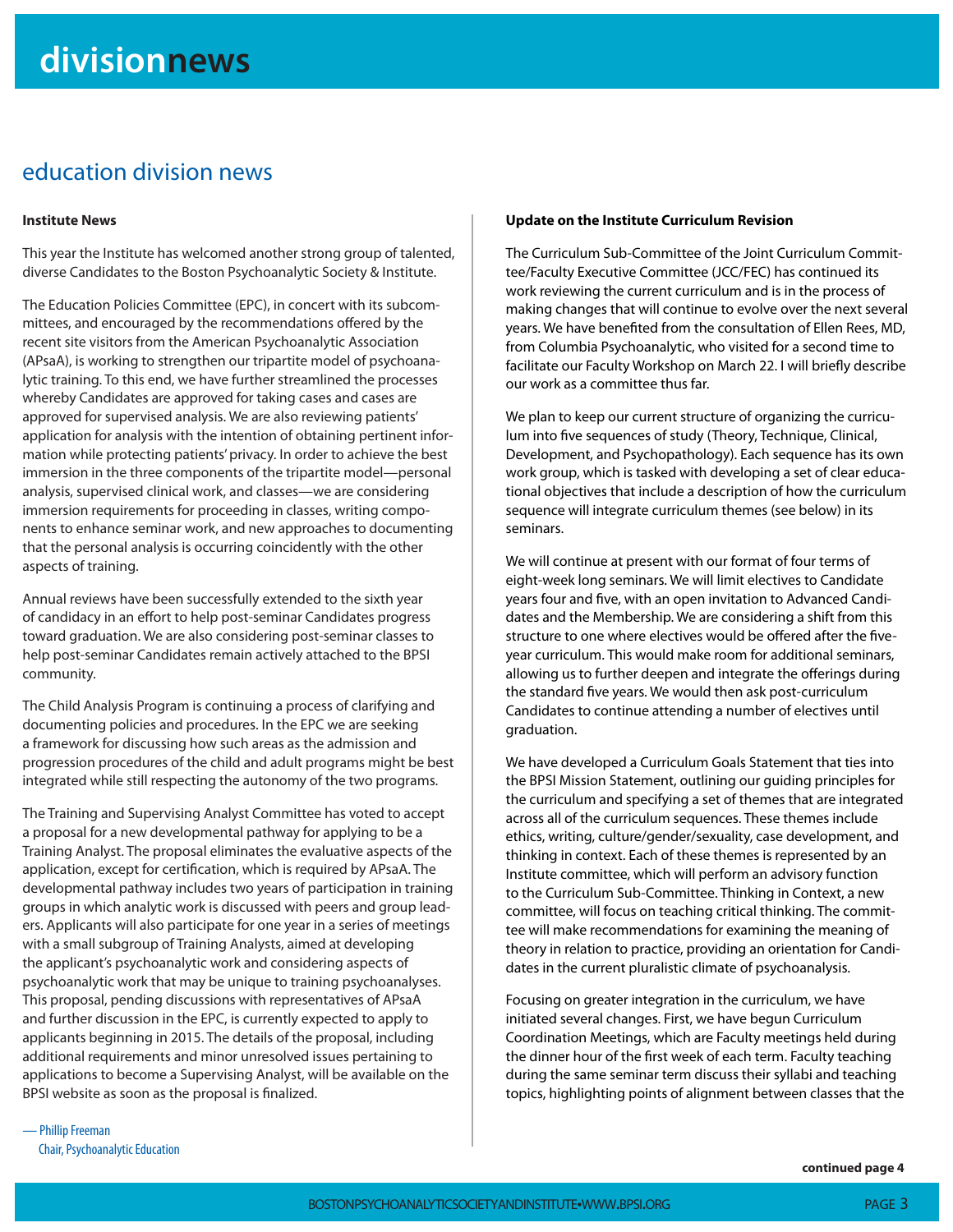### education division news **continued**

Candidates attend on a given evening. In the future, we will also hold annual Faculty-Year Meetings, in which the Faculty teaching courses for a specific candidate year will join to discuss the key developmental goals for that year's seminars and coordinate syllabi. These wil be facilitated by the corresponding Class Advisors.

Rather than seeing curriculum revision as a time-limited enterprise, we envision it as an ongoing process with different stages of development. Our current work, emphasized in our most recent Faculty Workshop, involves helping the sequence groups further develop their specific seminars with a logic of progression over the years of study and with a breadth of offerings that meet curriculum goals and provide excellence in educating psychoanalytic clinicians. Stay tuned for specific details of these changes, as well as different integrations of curriculum themes as we develop them in the coming months.

– Jack Foehl JCC/FEC Vice-Chair of Curriculum

#### **Psychotherapy Training News**

2013–2014 was another strong year for psychotherapy training at BPSI. We again had a large Fellowship class (20 Fellows), who came from diverse backgrounds. In just one clinical section of six Students, we had people from Mexico, Saudi Arabia, Pakistan, and Eastern Europe! We also again attracted a large number of psychiatry residents from a wide variety of residency programs, as well as quite a few psychologists and one licensed mental health counselor. As a group, the Fellows are eager, engaged and excited to learn. The same can be said of our ATP 2 class, which has four Students, and our ATP 3 class of five Students. Almost all of our ATP (Advanced Training in Psychotherapy) Students have cases in supervision, and some are preparing to graduate as they finish their coursework. In addition, a couple of post-seminar Students have also written papers and are graduating this year.

On the administrative side, we have had some significant changes. One of our long-standing Admissions Co-Chairs, Susan Shapiro, has stepped down after many years of guiding the admissions process with amazing skill. Susan always took a deep personal interest in all of our applicants, and she excelled at managing the complex tasks of arranging for interviews and admissions meetings, reviewing applications, and coordinating the many details. She did all this with an infectious smile and grace. We will miss having her at the helm, but are grateful that she will continue to be involved in the ATP. Her Co-Chair, Jessica Barton, is now joined by a new Co-Chair, Holly Friedman Housman.

For many years, Jessica Barton has represented the psychotherapy program on the Consultation Committee. She has now turned that role over to Jose Saporta. Jose has given much serious thought to questions about the differences between psychotherapy and psychoanalysis, making him a great resource for that committee. In addition, Jose has taught the first class in the Fellowship for many years and has met all of our psychotherapy Students. It is wonderful that he is taking on this role. He is in the process of creating a database of psychotherapy Students for the Consultation Committee to use as they refer patients for treatment.

The Fellowship program continues to adjust to larger class sizes and to the increasing proportion of Fellows who are early in their career (e.g., second- or third-year residents, or psychologists who are still finishing their clinical training). This year we began splitting the Fellows into smaller groups for some of their theory classes as well as their clinical sections, and we also reviewed the readings in some of our classes with an eye toward choosing papers that would be substantial yet accessible to people early in their career. This year the psychotherapy Faculty met as a group to discuss issues in the program. There was also a meeting of psychotherapy Supervisors earlier in the year, led by our Director of Supervision, Paul David.

Altogether, the psychotherapy programs at BPSI have continued their growth and consolidation and remain a popular entree into the BPSI community. We continue to fulfill our mission of providing an introduction to psychoanalytic thinking and being an outstanding source of training in psychoanalytic psychotherapy.

– Richard Gomberg Chair, Psychotherapy Education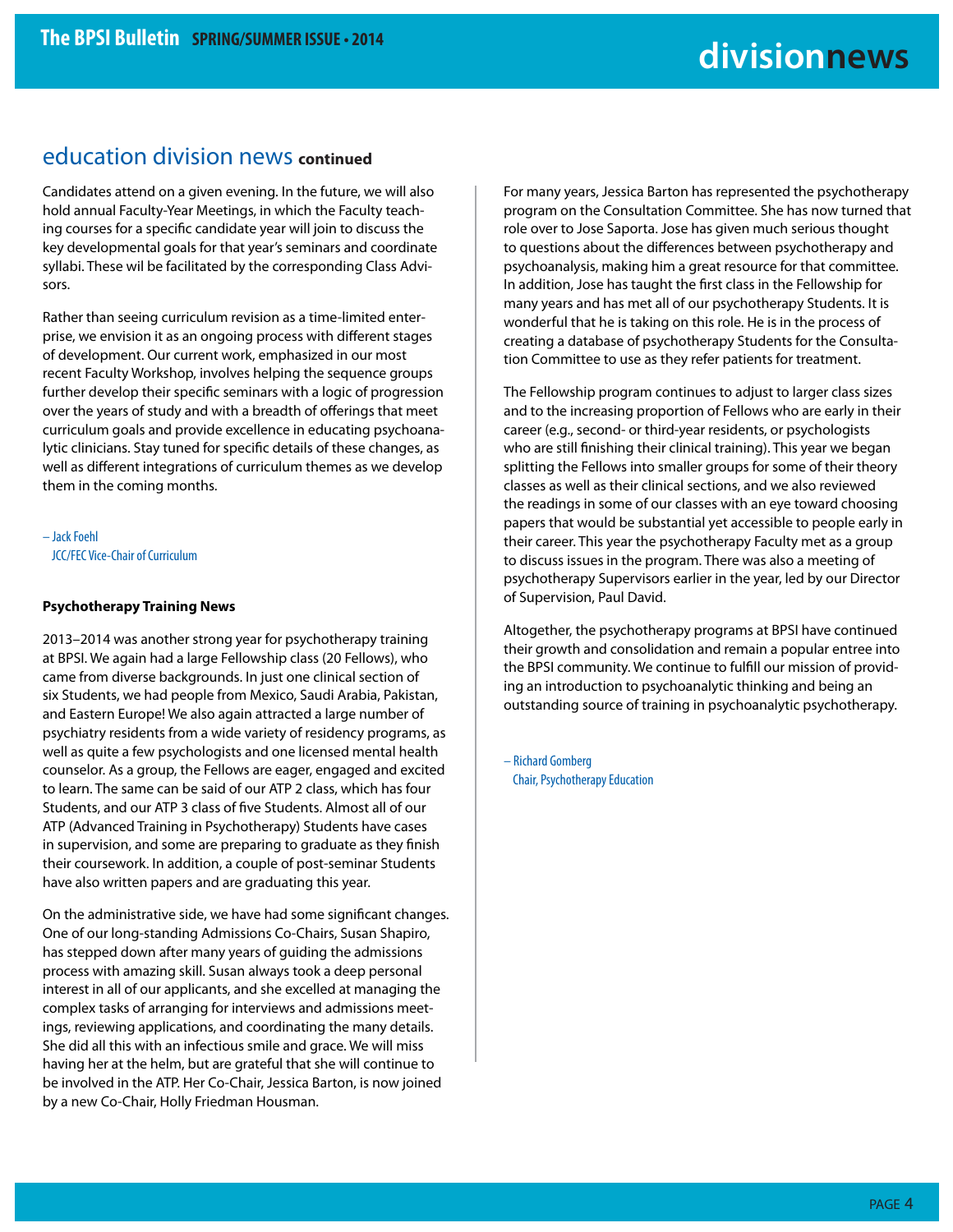### membership division news

Several members of the Members Council, the coordinating body within the Membership Division, will be completing their terms in April. I want to thank Judy Arons, Deborah Bluestone, Matthew Silvia-Perkins, Mary McCarthy, Julie Watts, and Janet Noonan for serving on the council. Janet Noonan has been invaluable as BPSI's Secretary, and we will miss her. The elected members of the council will be Jack Beinashowitz, Donna Fromberg (continuing), Ellen Goldberg, Susan Dole, David Huckins, Candace Weissman, and Alan Siegel, BPSI's new Secretary. We look forward to our new representatives' helping us develop and implement programs that enhance our professional lives at the Boston Psychoanalytic Society & Institute.

During the months of February and March, Bernard Edelstein, President, joined us at our Members Council meetings for discussions of the BPSI/ PINE history and the recent developments at PINE involving PINE members' meeting to consider their future. Another initiative we have undertaken within the Membership Division is to form a task force with a few members from the Members Council and the Ethics Education Committee to address issues regarding aging, illness, and the death of the analyst in relation to the care of patients. In the April meetings of both the Members Council and the EEC, we began discussing these issues using a fictional vignette to facilitate discussion, and a number of suggestions were made that will be addressed by the task force.

– James Walton Chair, Membership Division

#### **Report from the Executive Council of the American Psychoanalytic Association**

The winter meeting of the Executive Council of the American Psychoanalytic Association was held on January 16, 2014.

Sarah Birss and I attended as the new Councilor/ backup team. Discussions of many issues, including TA appointment, externalization of certification, and proposed bylaw amendments, were limited by concerns regarding current legal action. It is hoped that there will be resolution of the legal action shortly, leading to resumed discussion of important issues we face as a national organization.

### membership briefs

BPSI would like to welcome our new Members, mourn the loss of our deceased Members, and celebrate the accomplishments of our existing Members.

**New Members (**Transfer In**)** Carol Drago, LICSW Larry St. Clair, MD

#### **ATP Graduates**

Amy Fleischer, LICSW Jason Jones, MD Marina Kasdaglis, MA, EdM, LMHC Alistair McKnight, LMHC Cecilia Mikalac, MD

**Child ATP Graduate** Ellen Goldberg, PhD

**Psychoanalytic Graduates** Karen Melikian, PhD Allison Phillips, MD Lisa F. Price, MD

We mourn the loss of our deceased Members: Richard Blacher, MD, Sanford Gifford, MD, Charles E. Magraw, MD, and Gerald Stechler, PhD

BPSI would like to congratulate the following Members:

**Lawrence Hartmann, MD**, has been made an Honorary Member in recognition of his distinguished service to psychoanalysis and to BPSI. Dr. Hartmann is a clinical professor of psychiatry at Harvard Medical School and a past president of the American Psychiatric Association. Through his work in the APA, he played a central role in the 1973 decision to remove homosexuality from The Diagnostic and Statistical Manual of Mental Disorders. As cofounder, with Dr. Gerald Adler, of the BPSI Committee on Gender and Sexualities in 1996, he then brought his vast array of clinical and administrative skills to our organization, and he has been an essential contributor ever since. Through his ongoing work as Co-Chair since the committee's inception, he has helped to remove homophobia from our institutional culture by organizing conferences, leading evening programs, serving as a discussant during clinical presentations, and providing mentorship for gay analytic Candidates when none existed. We are delighted to officially welcome Dr. Hartmann into our professional community and to honor his outstanding and much appreciated contributions to our organization, profession, and broader community.

**Michael Grodin, MD**, has been presented with the Arthur Kravitz Award for the breadth of his work, including his administrative and clinical work with traumatized refugees in Boston Medical Center's Refugee Treatment Program. His involvement in issues of persecution and torture goes back many years and includes a focus on how physicians have directly participated in or quietly colluded with active torture. In the last decade, this interest has led to his focus, in close collaboration with Professor George Annas and other colleagues at the Boston University School of Public Health, on the incarceration and treatment of prisoners at Guantanamo. He has also been honored nationally and internationally for his scholarly work, and he has won awards for his teaching. Dr. Grodin is a fellow of the Hastings Center for Medical Ethics and has acted as a consultant to numerous governmental and professional boards on ethical issues. His psychoanalytic and psychotherapeutic commitments inform these deep ethical commitments. Dr. Grodin's formal involvement with BPSI began when he was the Silberger Scholar in 1999–2000 and presented the Silberger Scholar Lecture "Mad, Bad or Evil: How Physician Healers Turn to Torture and Murder from Nazi Germany to the Former Yugoslavia." He has been connected with BPSI in various ways since then and is currently an active member of the Committee on Social Awareness.

– Charis Cladouhos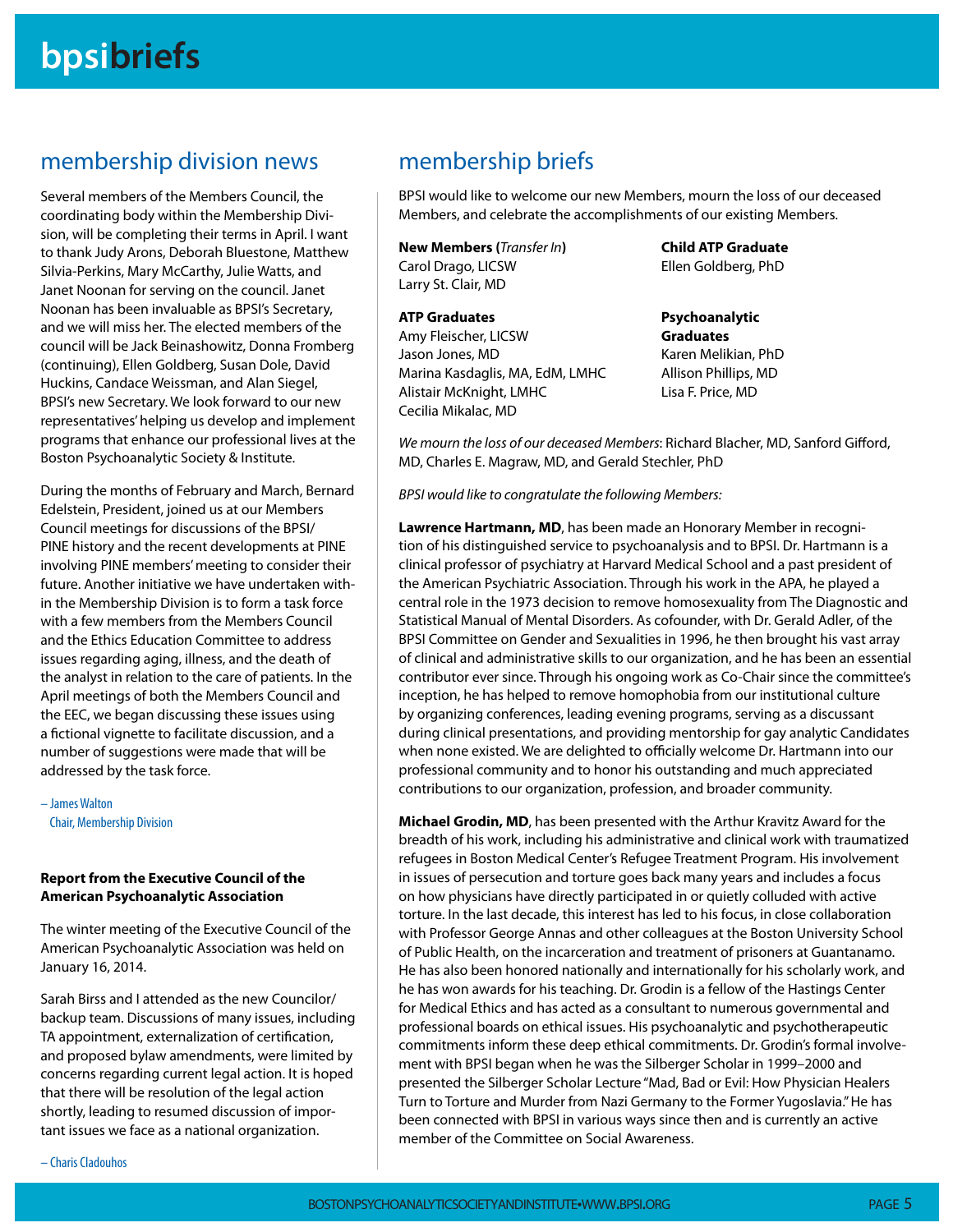### community and public programs news

For this edition of the Bulletin, we are focusing on "Explorations in Mind," the education program geared toward both BPSI Members and the outside community. This year, "Explorations in Mind" has offered classes on supervision, couples' treatment, and the psychology of finding home. A seminar about personality disorders used film to explore its topic, and a course about children's literature looked at development. Here, we have an interview with Elsa Ronningstam, PhD, who since 2009 has been teaching a unique course that addresses the painful and often shocking experience of losing a patient to suicide.

The eight-week class, called Loss of a Patient to Suicide—Understanding, Processing, and Moving On, has been attended by a small number of psychotherapists per year, each of whom has lost a patient to suicide. The preferred class size of two or three provides an opportunity for each therapist to speak in depth with Elsa and her co-teacher, Igor Weinberg.

#### **Discussion with Elsa Ronningstam**

I spoke with Elsa this winter about her experiences teaching the class, and about her theoretical and clinical interests in suicide. Elsa views the class as both psycho-educational and experiential. She emphasizes that the participants, some of whom have been carrying the burden of their patient's suicide for several years, need to be encouraged to talk about their own experiences. While listening, Elsa pays specific attention to the clinicians' reactions to, and understanding of, the patient's clinical course and the events that precipitated the suicide. The participants are encouraged to make a detailed assessment of their clinical involvement with their now deceased patient in order to apprehend, manage, and integrate their feelings toward, and understanding of, their patient. Since suicide is multiply determined, Elsa avoids preconceived explanations, instead relying on the clinicians' own formulations of their patient's experiences.

In 2008, Elsa coauthored an article with Igor Weinberg and John Maltsberger called "Eleven Deaths of Mr. K—Contributing Factors to Suicide in Narcissistic Personalities." In it, they chronicled the determining events before Mr. K's suicide, including the short psychotherapy that preceded it. They generated 11 hypotheses about what may have led to the patient's death. That article's format mirrors the class's, as students are encouraged to recount and reconstruct many aspects of their patient's life and death.

Elsa's work with clinicians complements her intensive clinical work and her publications about suicide, narcissism, and personality disorders, including her 2005 book Identifying and Understanding the Narcissistic Personality. Elsa, who is from a small Swedish town near the Arctic Circle, is also interested in the cultural components of narcissism.

If you have an idea for an "Explorations in Mind" class, please contact Chris Morse at cmorse1@bidmc.harvard.edu or Jane Hanenberg at jane. hanenberg@verizon.net.

### academic affiliation and research news

The Academic Affiliation and Research Division has continued to support creative exchanges between the Boston Psychoanalytic Society & Institute, our Affiliate Scholars, and the academic communities. Under the umbrella of COMPASS, the Center for Multidisciplinary Psychoanalytic Studies, we are very pleased to announce that two new initiatives have been launched.

The first is the Silberger Paper Prize. This award has been reshaped to cast a wider net into the academic community and will be granted to an outstanding paper reflecting an interdisciplinary consideration of psychoanalytic ideas. Our former Affiliate Scholar Dawn Skorczewski, a professor and the director of university writing at Brandeis University, is serving as Chair of the Silberger Paper Prize committee. Other committee members include Dr. Randy Paulson, Professor Diane O'Donoghue, and Professor Murray Schwartz. They are pleased with the interesting array of paper submissions and will announce the winner by early summer. He or she will receive a \$1,000 award and will be invited to give an academic lecture at BPSI the following fall.

The second initiative, an undergraduate minor in psychoanalysis at Emerson College, has been spearheaded by Dr. Schwartz, a professor of literature at Emerson College. A similar program is offered at Emory University, and members of the administration of Emerson College have been very enthusiastic about developing such a course of study at Emerson. Tentatively titled Psychoanalysis and Creativity, the academic minor will begin with two courses in the 2014–2015 school year. "Psychoanalysis and the Arts" will be taught by Dr. Schwartz, and "Dreaming: Personal, Therapeutic and Cultural Perspectives" will be taught by Dr. Howard Katz. In addition, a work group will apply for a curriculum development and travel grant to support collaboration with Emory University and other academic communities. Down the road, we hope it may be possible to develop similar undergraduate minors in other local universities!

– Cathy Mitkus and Howard Katz Cochairs, Academic Affiliation and Research Division

— Jane Hanenberg Cochair, "Explorations in Mind: Community Education at BPSI"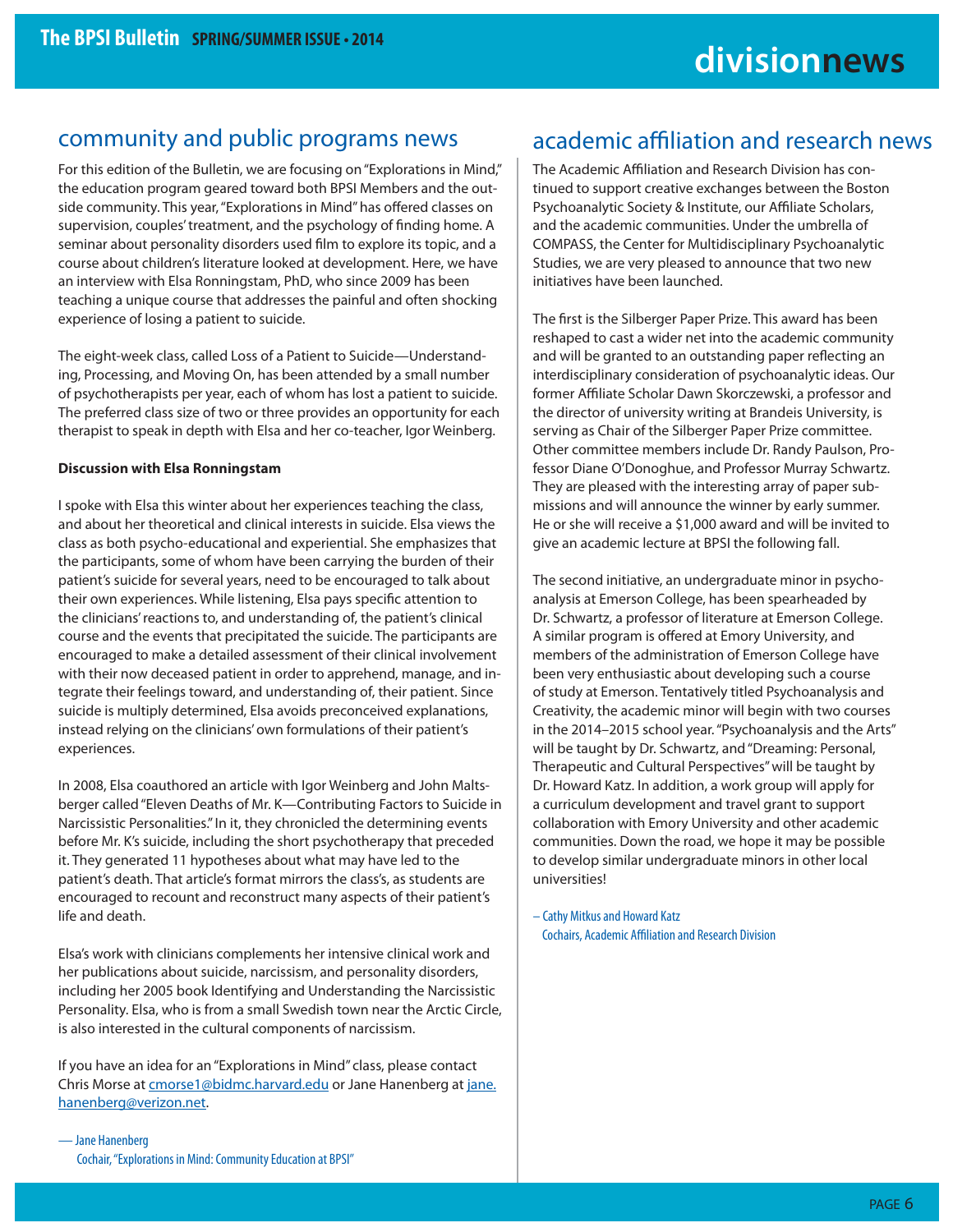### the pip goes to new york

The Academic Affiliation and Research Division is also pleased to announce that a total of 10 APsaA travel grants were distributed for the 2013-2014 academic year, including two new grants for social workers at the Cambridge Health Alliance. The other 8 travel grants were given to residents in the MGH/McLean and Harvard Longwood programs and to fellows in the three Boston area Child Programs in Psychodynamics. Each recipient received a \$1,000 stipend for travel to the January meetings of the American Psychoanalytic Association in New York, access to our PEP Library services, and a one-year mentorship with a member of the BPSI community. Here are reports from the APsaA meetings from six of those awardees. (Spoiler alert—they enjoyed themselves.)

#### Insights by Claire Brickell, MD (MGH/McLean Child Psychiatry Fellow)

I am a second-year child psychiatry fellow in the MGH/McLean child psychiatry fellowship. I am closing in on my 6th year of psychiatric training, but have had very little experience with psychoanalysis and psychoanalytic thinking. I joined the Child Program in Psychodynamics, and—thanks to encouragement from the BPSI staff-I applied for and received a travel grant to attend the annual APsaA meetings in New York City. I wasn't sure what to expect from the meeting—maybe men in suits stroking their beards while smoking pipes in flagrant disregard of NYC antismoking laws? Lots of jokes about what is and what isn't a phallic symbol? (Is anything not a phallic symbol?) Of course I have been to case presentations before, but I was not expecting such attention to detail, such meticulousness, such depth of clinical material (sometimes years' worth of work). Above all, I was struck by the poetry of the case presentations, most of which seemed to have been written with the utmost care for not only the clinical material but also the language and rhythm of the presentation. I am a lifelong lover of fiction, and I found myself similarly engrossed in the stories of these analysts and these patients. The experience was so memorable that I decided to apply for next year's APsaA Fellowship. I am keeping my fingers crossed that I will see many of you at next year's meetings too.

#### Insights by Gabriela Iaguru, MD (Boston Children's Hospital Child Psychiatry Fellow)

It is with great excitement that I am writing about my impressions of the APsaA meetings in New York in January. I was one of the fortunate child and adolescent psychiatry fellows at Boston Children's Hospital, enrolled in the Harvard Child Psychodynamic Psychotherapy Program, to benefit from a BPSI travel grant award. Among my favorite speakers were Drs. Alex Harrison and Beatrice Beebe, who mesmerized the audience when talking about psychoanalytic developmental perspectives of emotional dysregulation, which they study through video microanalysis, and Dr. Glen Gabbard, who gave a witty presentation on online virtual realities and the adjustment of online identities as a consequence. As a result of having previously attended psychoanalytic meetings, I was familiar with the presentation style of Danielle Knaffo, an art critic and psychoanalyst, who focused on trauma and its creative mastery in the life and work of Frida Kahlo. Another highlight was a presentation on pharmacotherapy and psychoanalysis by Dr. Larry Sandberg and Fredric Busch. This presentation led me to buy their book, Psychotherapy and Medication: The Challenge of Integration, which demonstrates a modern, sophisticated comprehensive model of care. Finally, I appreciated the opportunity to meet with BPSI psychoanalysts and other child and adolescent psychiatry fellows, from Cambridge Health Alliance and MGH/McLean, at a mentorship event, where we received precious advice on sifting through the offerings of the annual meetings.

#### Insights by Anthony Marfeo, MD (Harvard Longwood Psychiatry Resident)

It was great to be able to attend my first annual APsaA meeting. The Waldorf-Astoria was a beautiful setting, one suited to bringing the past and present together with such stimulating talks and seminars. The first seminar I went to was probably my favorite. A former acting head of a CIA division spoke about his experience managing a diverse group of people. His interest in psychodynamics and group dynamics was relevant to this meeting, despite his coming from a very different field. The variety of seminars was amazing. That alone could have been intimidating, but having guidance and support from BPSI made the event accessible. I look forward to attending future meetings.

#### Insights by Lydia Onofrei, LICSW (Cambridge Health Alliance Social Work Intern)

It was a great thrill to attend the APsaA meetings in New York. I found that the meetings ran both broad and deep in areas of great interest to me. I have rarely felt so much conflict with respect to two or three or more great things happening at the same time! I attended a wonderful session on psychoanalytic views on masochism and a discussion group on relational psychoanalysis that provided a history and context that oriented me, finally, to the very interesting conversations happening in the field. I benefited personally and professionally from listening to psychoanalytic perspectives on women and their experience of competence, ambition, and leadership. I also attended multiple presentations addressing infant attachment. These contributed both interesting new research findings and experiential learning with respect to threat in the motherinfant dyad (and likewise in the therapist-patient dyad). Some of the clinical case presentations left me confused. However, as I reflect on them, my thoughts are clear regarding what I learned, and I now think that these clinical presentations may have been the most impactful aspect of the meeting. For me, the conference presented a steep but welcome learning curve. I also want to acknowledge the warm and inclusive atmosphere created by members of the BPSI community, who offered guidance, support, and connection during what could have been, given my newness in the field, an overwhelming or alienating experience. Thank you so much for recognizing the need for this travel grant opportunity within the Cambridge Health Alliance. I have truly benefited and hope to extend that benefit to my colleagues and patients.

**continued page 11**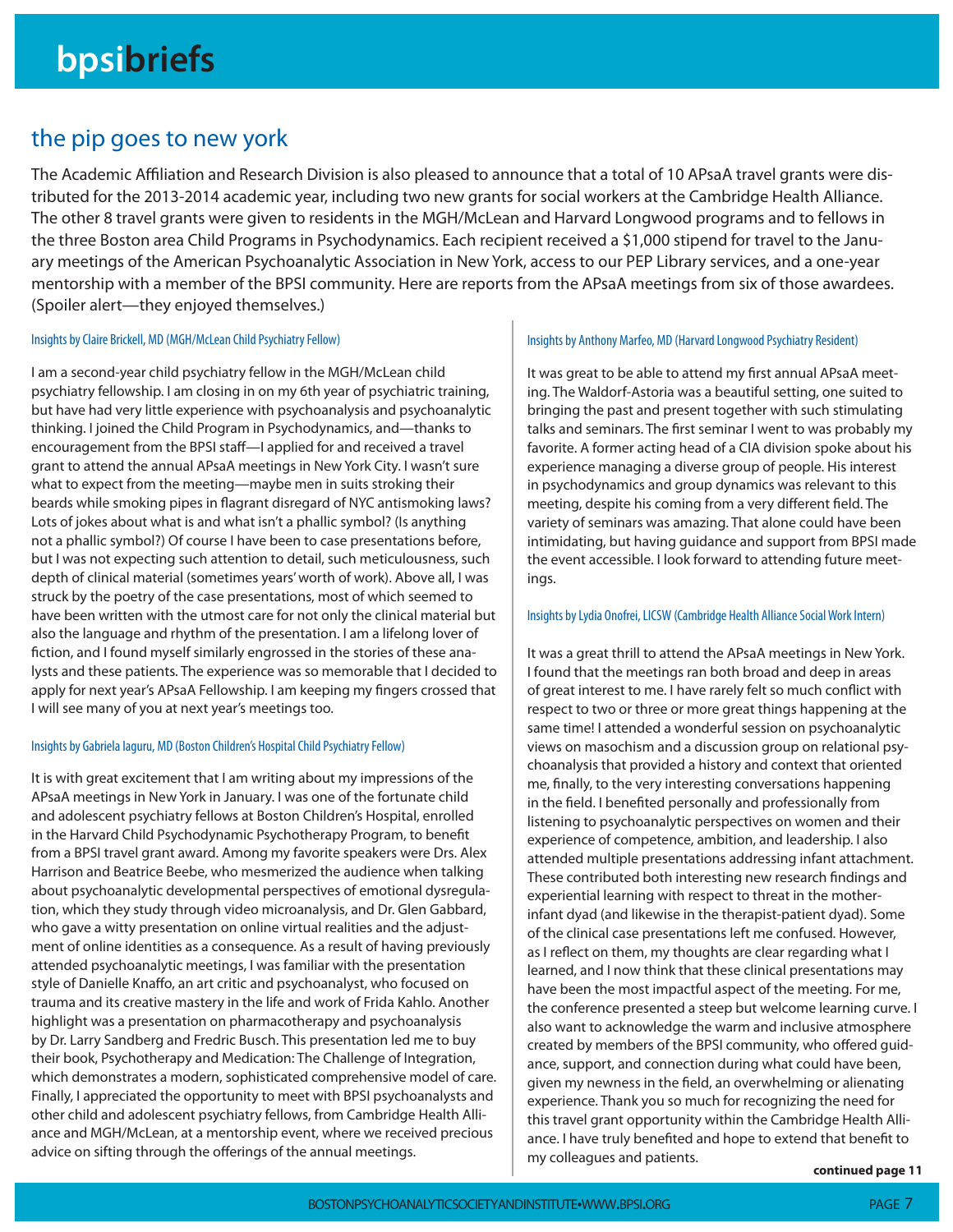### conversations with community trustees

#### by Susan Kattlove

In this edition of the Bulletin, I continue my conversations with the Community Trustees. As with the two trustees I interviewed in the fall, Fred Schultz and Phil Burling, I was impressed by the behind-the-scenes energy and effort that Martha Kleinman and Barry Korobkin have invested in helping the Boston Psychoanalytic Society & Institute achieve financial stability. Martha is a successful businesswoman, an accomplished fundraising professional, and a talented entrepreneur. She joined BPSI's Board of Trustees in March 2012 and is now the Institutional Advancement Committee Co-Chair. Barry is an award-winning architect, a real estate developer, a teacher, an author, and the founder and principal of Korobkin Associates Architects. He has been an instrumental and involved member of the Board of Trustees' Finance Committee and Real Estate Sub-Committee.

#### **Conversation with Martha Kleinman**

**Susan Kattlove:** Tell me how you got involved with BPSI. **Martha Kleinman:** It was very simple. I'm a good friend of Ellen Blumenthal's. She was the board chair at the time. She knew I had a background in fundraising, and BPSI wanted to rev up its program, so she asked me if I would join the board.

#### **SK:** Had you been on other boards before?

**MK:** Yes, I was on the board for the National Tay-Sachs and Allied Diseases Foundation and had had a lot of board experience in my roles as head of various fundraising programs. I know how boards work.

#### **SK:** How do you find the BPSI board?

MK: I have to say it's a great group of people. They're really incredibly hardworking people and extremely dedicated to BPSI. It's very impressive.

**SK:** What are your thoughts about fundraising at BPSI? **MK:** People who are in fundraising tend to be people who want things done immediately. It's hard to convert the culture that exists at BPSI now, which is not an "immediate" culture, to wanting to do things quickly in this particular arena. Lynn Cetrulo and I are the heads of the development committee, which we call Institutional Advancement, and we can do things almost as we would like to have them done. Of course, we have to check with Catherine Kimble, Jim Dalsimer, and Bernard Edelstein, but they've given us a lot of independence in our ability to do things. The campaign, Building BPSI's Future, has been launched, and we have raised a fair amount of money, which is, I think, a first for BPSI. It is amazing, because I don't think anyone who has been asked so far has said no.

#### **SK:** How are you doing that?

**MK:** I had started this Institutional Advancement Committee with the goal of trying to figure out how to centralize the fundraising process at BPSI and make it more effective. So we had the two fund drives—the Annual Fund and Building BPSI's Future—that we wanted to put into place, and we streamlined the Annual Fund process and actually have exceeded the goal this year already.

#### **SK:** How did that happen?

**MK:** We helped the staff get the letter out earlier, and then follow up with notes—Jim Dalsimer wrote notes on all of the letters—and then we had a lot of people making phone calls to follow up, personal phone calls. One of the problems with BPSI is that the organization doesn't have personal phone numbers; they only have office numbers. People don't answer the phone during the day, so it's difficult to get to talk to people. In that case, if you didn't talk to people, what I said is, you have to write them a note and send them an envelope. I wrote about 40 notes. A lot of people wrote notes. That's what led to an increase in donations. So it's just a matter of putting some structure in place. For this building campaign, we've raised about \$270,000 so far. We've had one \$100,000 donation. It's gone really well. We're very excited.

**SK:** Are you going to do the same thing with Building BPSI's Future as you did with the Annual Fund—call people, write letters? **MK:** We're asking people in person. You can't ask for large gifts like this via letter. It just doesn't go anywhere. So we've made a list of people we want to talk to, a first list, second list, third list, and then people on the committee and others are signing up to go in pairs to visit these people and asking for gifts. And as I said, no one has said no yet. It's great. I've never been involved in a campaign where no one has said no. I think it speaks really highly of the way people feel about BPSI. It's just that they haven't been asked. One of the basic tenets of fundraising is that if you want to get money, you have to ask for it. People usually don't just step up and give it. So we're asking and people are responding, which is wonderful.

**SK:** It's pretty amazing, considering where BPSI was just a few years ago. **MK:** Jim Dalsimer has been a wonderful board Chair and is very committed to supporting this effort and supporting the Institutional Advancement Committee in general, as is Bernard. Steve Sternbach, who's going to be the new board Chair, has already asked Lynn and me to have lunch with him to talk about what we're doing and what we are envisioning for the future. I imagine he'll be very supportive too. It's really very organic in the organization. As this effort grows, people are really responding to it and wanting it to succeed. It's very good to see.

**SK:** Do you get a sense of a different spirit in the Institute? MK: I've only been on the board for two years, but a couple of the chal-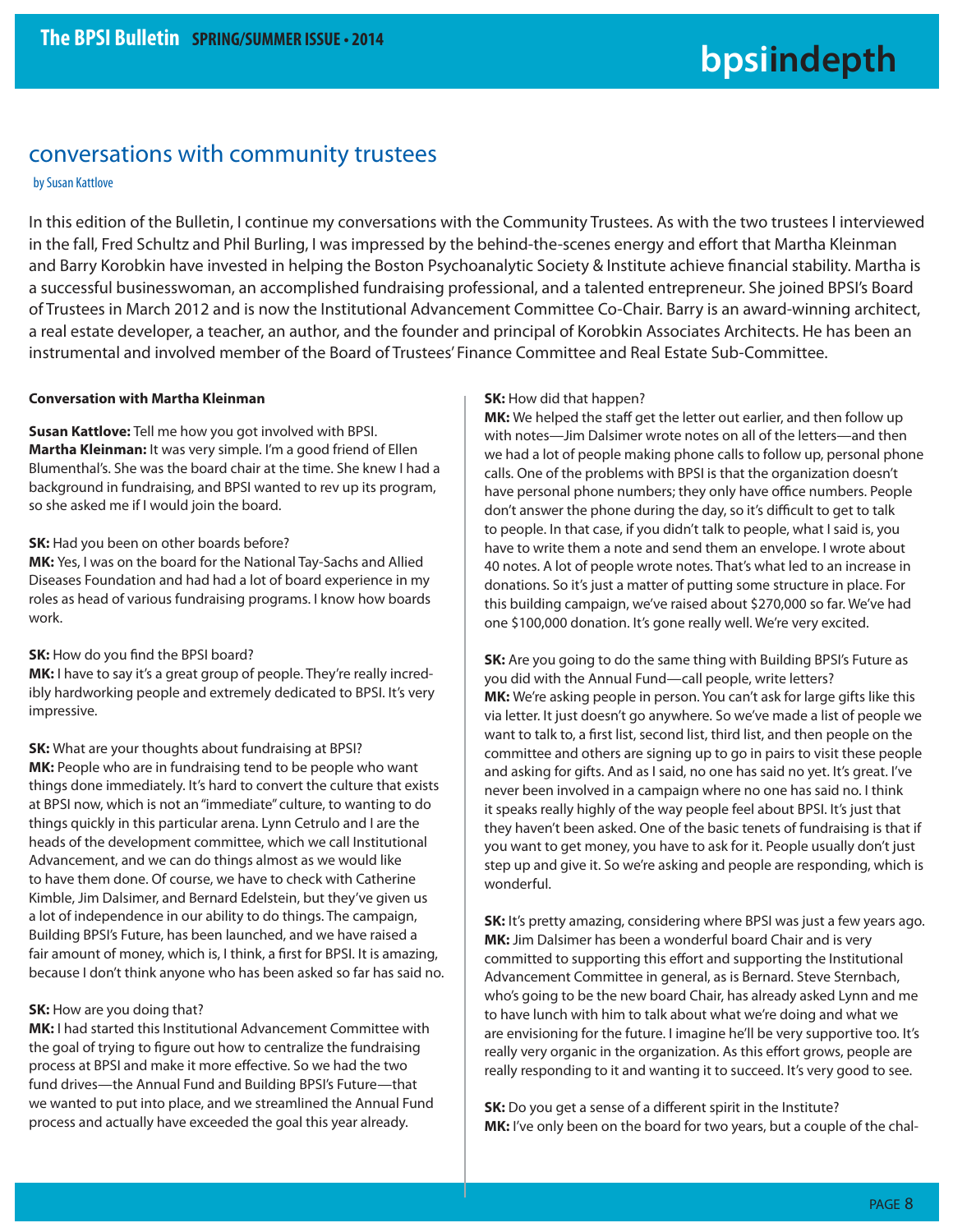## **bpsiindepth**

lenges are for people to understand [the three funds]: the Annual Fund needs to happen every year and people need to support it to the best of their ability in order to continue paying for what goes on every day; the endowment is supporting the programmatic things, making sure the speakers can be paid—that's the program part; and the building campaign is almost a third component. We're asking people to give money over a number of years. You don't have to give it all at once. You can pledge it and pay it over five years, but it's different from the Annual Fund. It's not going into the endowment, which is where some of the money from the sale of the Commonwealth building went. There are three distinct funds.

**SK:** Are these funds so separate that if there is a surplus in one it couldn't go to another?

**MK:** When you solicit money from people for a restricted purpose and you tell them that you're going to be spending it for the building, and they give it for that purpose, if you want to then spend it for something else, you have to go back to them and ask them for their permission. If they gave it to pay for the walkway in front of the building and you're using it to pay for a speaker, it's actually not legal. We would not do that.

 **[**Before concluding the interview, Martha insists that I eat one of the most delicious chocolate cookies ever baked (recipe available on request).**]**

**MK:** I love the people on the board. I've made some really good friends in a short period of time, and I really hope my assistance will help a great deal with this project. I will say that I've been pleasantly surprised by people's ability at BPSI to go forward with this challenge, particularly the people who are going to visit people to ask for their support. We did a training on the phone, and I sent out an outline about how to conduct a visit, and people have responded really well. They welcomed it and adapted it to their own particular circumstances, and it's gone really well.

#### **Conversation with Barry Korobkin**

**Susan Kattlove:** How did you get interested in BPSI? **Barry Korobkin:** I got interested in BPSI playing squash, of all things. I play a weekly game of squash with Lew Kirshner, and we got to be pretty good friends. The locker room is the best place to talk about things. I learned about BPSI and also about the building controversy. There was interest in selling the building and generating money through that for operations and getting a more appropriate place for a long-term home. And I'm a real estate developer and an architect. I'm familiar with a lot of the issues that are involved with that and had the time and the interest to get involved.

#### **SK:** When was this?

**BK:** This was six or seven years ago. It was right after you received the first offer for the building that wasn't taken, and there was a lot of discussion about that. That's about when I came on.

**SK:** So, you saw your role getting onto the board as really being about the building situation?

**BK:** Yes. The substance of psychoanalysis I'm vaguely interested in, having had some therapy myself, and I'm also just intellectually interested in analysis and personality and therapy. I was interested in being involved in that community also to see how it takes shape and meet some of the people that are guiding it.

#### **SK:** What do you think about the building decisions that we've made thus far?

**BK:** I've been smack in the middle of it, so I endorse them. I think they've been good. I think they've been the result of careful analysis and a careful process. It hasn't happened exactly the way we wished it would, but I think it's happened in a good way. It hasn't been rushed. We've looked carefully at options along the way and what the reasons were for doing it and what the goals were for the organization. And I think with that backdrop we've made good decisions. I think we're getting near the finish line.

#### **SK:** What do you do in the rest of your life?

**BK:** I'm semiretired at this point. I started out as an architect. My interest was really in specialized housing. I was involved in the deinstitutionalized community-based housing and elderly housing early on. We built one of the first and among the most innovative congregate housing developments for older people. I was an architect for 15 years, and then I got involved in doing renovations, like an old warehouse that you would convert into office space. I started out being an architect on those projects, and then I became kind of a partner, a development partner, and I became more interested in that side of the business. I would buy buildings and fix them up and rent them out. Between the two skills, it was a good match with what BPSI was looking for and needed.

#### **SK:** Have you been on other boards?

**BK:** Yes, I have. For many years I was on the board for Massachusetts Coalition for the Homeless. And I was active on the Boston Society of Architects board many years ago when I was more actively involved in that community.

**SK:** I'm always curious about how the BPSI board compares to others. **BK:** The BPSI board is a very engaged group of people. I've been very impressed by the progress the group has made, even from the beginning, when they were not quite fully grounded. People have really stepped up and worked really hard. It shows. Every part of the organization is in better shape. More and more people are getting involved. They're getting involved on many fronts. The building is a small piece of the program development, attracting new people, starting new programs. I'm impressed. I think the board has been very proactive. BPSI needed and is receiving a real input of new energy and ideas. It's an exciting time. It's in its best shape from the time I've been involved to right now.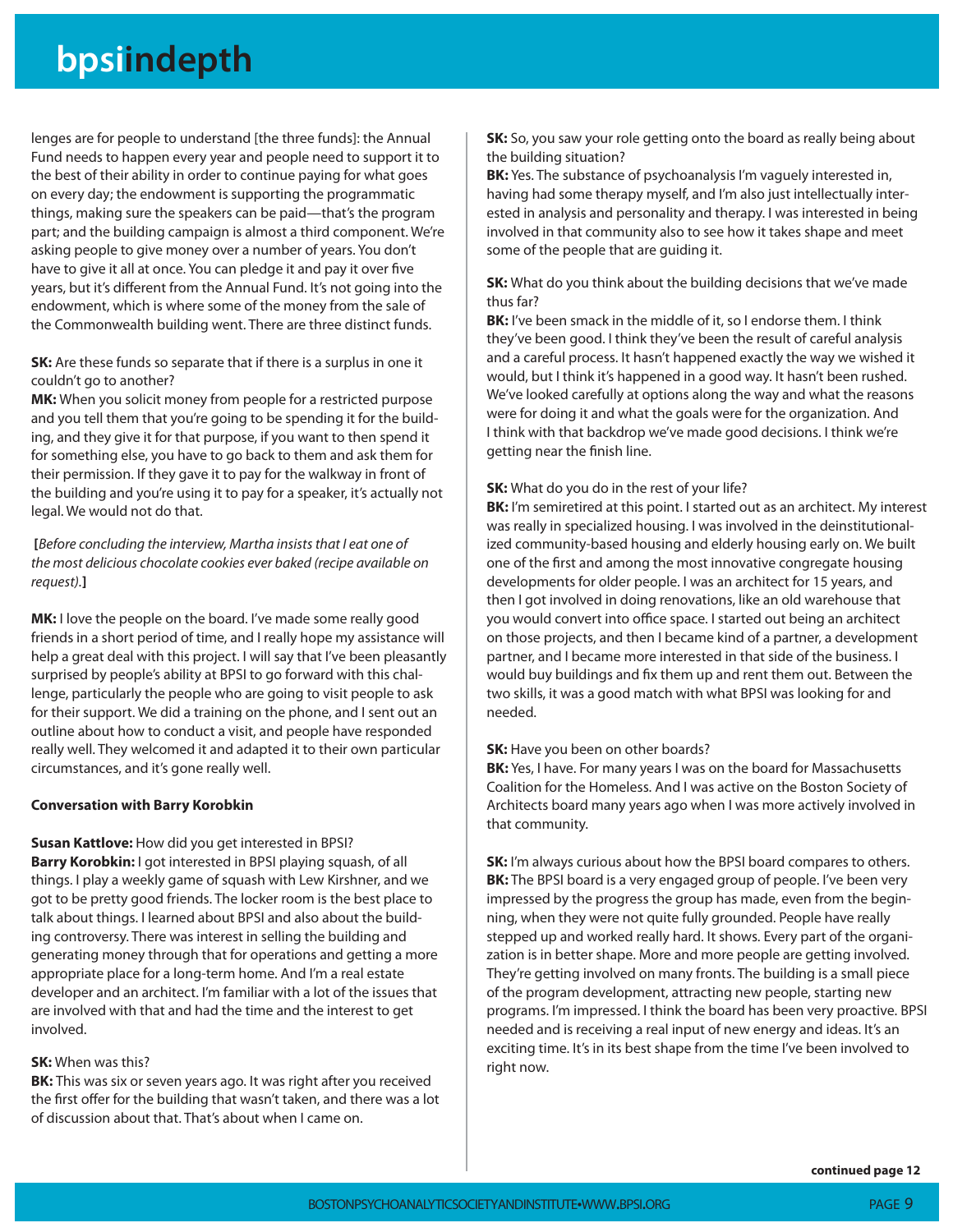### Creating a Psychoanalytic Mind: A Psychoanalytic Method and Theory, Routledge by Fred Busch

This is a book about how we help patients find their own mind, and the method by which continued exploration can take place. As we know, without psychoanalysis, an individual is drawn to enact unconscious fantasies designed to satisfy wishes, protect against fears, and heal fragmented self-states and/or object relations. It is only through psychoanalysis, and the development of a psychoanalytic mind, that the patient acquires the capacity to shift from the inevitability of unconscious action to the possibility of reflection. For her, it is an enormous psychic achievement to view her mind as a playground for motivations that don't need to be acted upon, and to experience that what comes to mind is not just pulled from the storage of reality. It puts the patient in charge of her life (within the limits of understanding) and frees her from the slavery of the repetition compulsion. I see this as the essence of the psychoanalytic method, captured by Aisenstein (2007) in the following:

Analysis is uncompromising in relation to other therapies because it alone aims, other than bringing relief from a symptom, at aiding our patients to become, or to become again, the principal agents in their own history and thought. Am I too bold in insisting that this is the sole inalienable freedom a human being possesses? (p. 1460)

In my book, I hope to show why the psychoanalytic method, as I understand it, remains vital in the 21st century. I demonstrate a way of conducting an analysis that helps bring a patient closer to his own mind, as a way to change his life. It has been my contention that while our understandings of the human condition have evolved since Freud, our methods of bringing this understanding to our patients in a way that is meaningful have not always changed. Over time I have tried in various ways to understand why this was, and how we might rectify it. This work is my latest attempt to present a theory and technique where psychoanalytic meaning and meaningfulness for the patient are integrated. While the analyst's expertise is crucial to the process, the analyst's stance is primarily one of helping the patient find his own mind.

In coming to my understanding of the evolution of the psychoanalytic method over the last forty years, I've explored a variety of theoretical perspectives, including those of Andre Green, Betty Joseph, Wilfred Bion, and Antonino Ferro. From these different approaches, common paradigm changes have emerged:

1. We've increasingly realized that how we help a patient know his own mind is as important as what he comes to know.

2. Increasingly, we see the importance of working closer to the preconscious surface. Put simply by Ferro (2013), "it is important that the analyst's interpretations do not go beyond the patient's ability to take them on board." (p. 18)

3. We've learned more about the methods of uncovering what is unconscious in a way that is safer for the patient (i.e., analyzing resistances).

4. We understand more about why we need to transform what has been under- and unrepresented into representable form.

5. The means by which the unconscious is communicated in lan-

guage action have become clearer, along with the necessity of thinking of the unconscious in layers removed from consciousness.

6. The importance of working in the here and now rather than exclusively in the there and then has become evident. This has been expressed by many, but was put best by Bion (1967): "Psychoanalytic observation is concerned neither with what has happened nor with what is going to happen, but rather with what is happening." (p. 272)

While I provide detailed clinical examples throughout the first section of the book, which focuses on these paradigm changes, in the second part of the book I emphasize how these changes function in the practice of psychoanalysis. The areas I cover are free association, working through and resistance analysis, working within the transference, working within the countertransference, helping patients begin psychoanalysis, the middle phase, and termination.

For instance, I find analysts looking for the transference rather than finding it. We tend to be more eager to bring the transference into the room than to let it be in the room. For instance, when the patient is talking about some interaction outside the consulting room, and the analyst asks, "I wonder if this has to do with you and me?," the transference may be forced into the neighborhood rather than allowed to be there, resulting in an intellectualized appreciation or outright rejection. Let us take, as an example, the following clinical vignette:

It was a Monday appointment, and Anna flew into her analytic session. Before she even lay down on the couch, she stated, "I couldn't wait to tell you about this weekend." In a rush she began to tell me, at great length, of the various ways her husband had mistreated her. It was not told in any great distress, but more in the form of conspiratorial togetherness. It was a story I had heard many times from Anna, so her feeling that "she couldn't wait to tell me" struck me as an important indicator of some way she was viewing the analysis and/or our relationship. When Anna paused for a breath, I empathized with how distressing this seemed to be, and I also said that I wondered about this "couldn't wait to tell me" feeling. She cut me off, saying, "Yes, yes, but let me tell you about this other incident that happened." Anna then proceeded to tell me a number of other lengthy stories about being mistreated.

Of course, many of us would wonder if this was the way Anna was feeling with me—i.e., mistreated. Was her rushing past my words a defense against thinking that her intense feelings had any other meaning besides how badly others were treating her? My feeling was that she wanted me to mirror her feelings of being a victim, something I had done in the past as a necessary part of appreciating the interferences she experienced in her healthy narcissistic development. However, I saw this rushing past my words as a necessary beginning to whatever the dynamics were that went into this particular transference reaction. Thus, when there was a brief silence, I said to Anna that again, she seemed in a rush to tell me what had happened, so much so that it seemed difficult to register what I had said. After a brief pause, Anna said, "I hate your voice." Puzzled and intrigued, I waited. She then said, "I had a sexual dream about you last night. It wasn't you in the dream, but it was a tall guy with a beard. We made love in the most tender and exciting way. When we finished, I cried.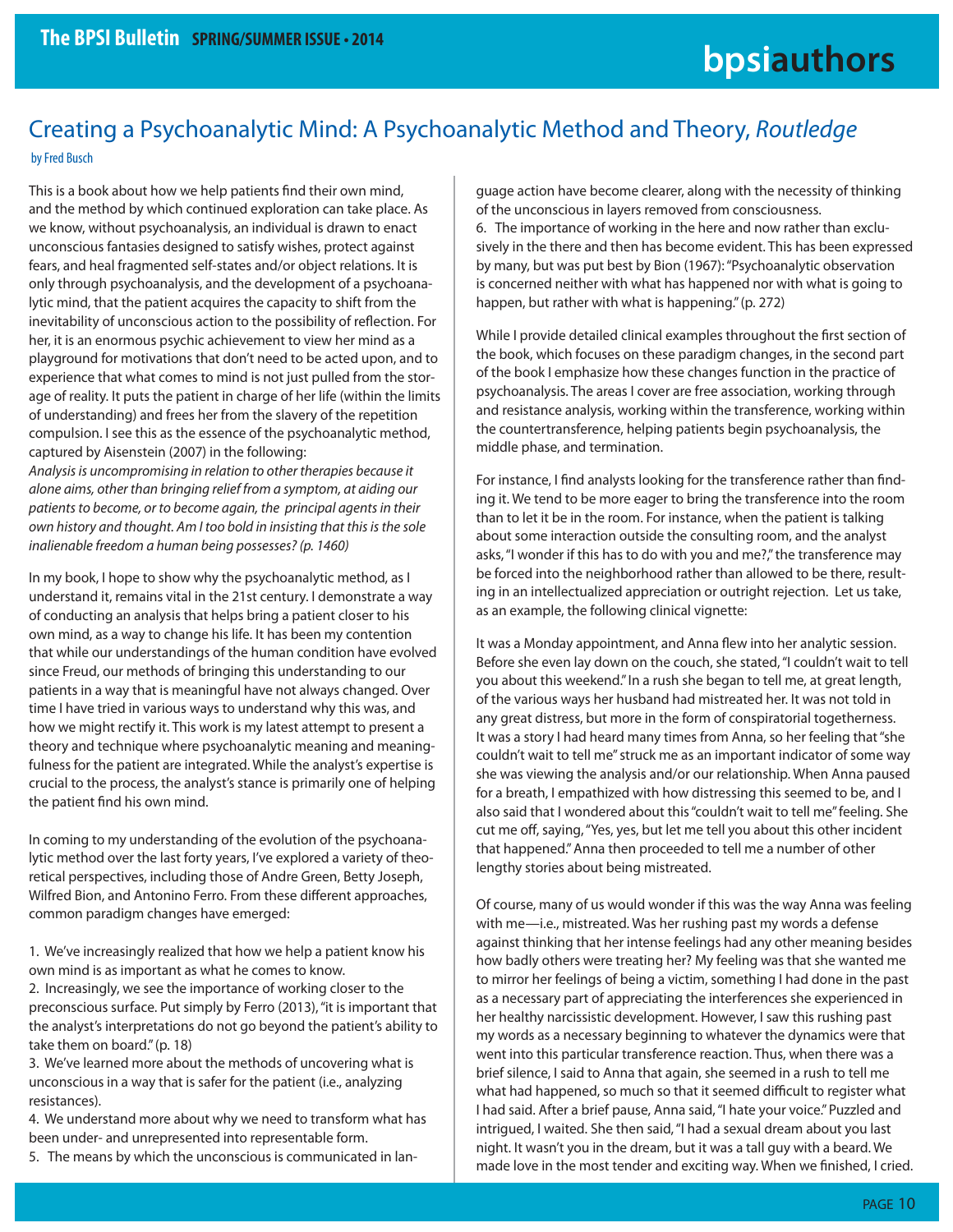## **bpsiauthors**

Obviously I didn't want to tell you. It makes me so sad when I think of being loved instead of fucked. Better to go on feeling angry about being fucked than this overwhelming sadness. It's really scary. But maybe the dream indicates it's not as scary as it was."

This vignette demonstrates how I work within the transference. There was, of course, no way of my knowing the meaning for Anna of the need to drown out my words. It was only my clarifying what was going on within the transference that allowed Anna to tell me that she viewed my voice as a threat to her defenses against the wish to be loved. Rather than analyzing the transference from outside the immediacy of what is being expressed, the expression of the transference first needs to be empathically captured and clarified by the analyst. With Anna, it was only when this rush to tell me stories to keep me out was clarified that the anger and sadness over the exciting and scary things she wanted from me could be revealed in her dream, and could begin to be mourned as a step toward finding what she desires.

I receive two types of questions when talking about my work. The first is whether my way of working helps the patient go deep enough into her unconscious. The answer depends on whether one thinks that a patient can experience the unconscious through direct interpretation or that we have to open the way for the patient's experience of the unconscious via successive steps and resistance analysis. As I show in my book, the French and some of the London Kleinians are moving toward a more gradual approach to the unconscious.

The second question, which I hear only in the United States, deals with whether my method is too cerebral, and not sufficiently attuned to the patient's affective states. This is something of a puzzle to me. I don't see how one can work effectively with a patient unless one is emotionally engaged. Affective attunement is crucial in listening to the patient and in making an interpretation meaningful, while thinking is a way of organizing that meaning and giving form to it. Further, I think that we often tend to forget the powerful effect, for a patient, of feeling listened to, and that we overestimate patients' needs to hear from us. I would suggest the pos-

### the pip goes to new york **continued**

#### Insights by Kayla Rosen, MD (MGH/McLean Psychiatry Resident)

My experience at the APsaA conference in New York reminded me why I chose to be a psychiatrist. The diversity of the lectures and discussion groups showcased the limitless vantage points from which we explore the human condition. I enjoyed spending a morning formulating a character in a Chekhov short story and an afternoon listening to an analyst recount the evolving treatment of a transgender child. Years ago, when I decided to switch my studies from literature to medicine, I tended to explain that I saw the two disciplines as fundamentally similar, both intimately engaging with humanness. During the course of my residency, as I found myself enmeshed in the daily grind of ERs and inpatient units, these similarities often receded. This conference gave me the opportunity to pause, to emerge from the intensity of training and to reengage with what drew me to both literature and medicine. I appreciated the value the analysts placed on meticulous exploration, and I felt inspired by this exceptional degree of attentiveness to patients. In

sibility that, at times, the greater the difficulty we have in listening to our patients, the more insistent a patient will become on having us speak. Further, the more we feel the need to speak, the more we interfere with the patient's capacity for thinking and reflecting.

We do many things in psychoanalysis. We empathize with the inevitable traumas in our patients' lives, and we stand as witnesses to the horrors some have faced in reality. We try to keep in mind what the patient may become, while we contain a maelstrom of feelings to see how we can best help the patient. The list goes on and on. However, it is important to differentiate what is necessary for analysis to take place, and what is the essence of psychoanalysis.

#### In 2001, Martin Bergmann wrote,

Because psychoanalysis aims at more than restoration, the issue of its goals is both interesting and controversial. In the present climate of opinion, psychoanalysis is pressed to demonstrate its cost effectiveness against other therapies. The outcome of that controversy is still in doubt, but what remains certain is that if the value of "know thyself," first articulated in the city of Delphi in Ancient Greece, is still important, psychoanalysis has no rival among other forms of psychotherapy. (p. 15)

It is in this spirit of "know thyself," and what that means psychoanalytically, that I present the ideas in this book.

#### *References*

Aisenstein, M. 2007. "On Therapeutic Action." Psychoanalytic Quarterly 76S: 1443–61.

Bergmann, M.S. 2001. "Life Goals and Psychoanalytic Goals from a Historical Perspective." Psychoanalytic Quarterly 70:15–34.

Bion, W. 1967. "Notes on Memory and Desire." Psychoanalytic Forum 2 (3): 272–73.

Ferro, A. 2013. Supervision in Psychoanalysis. London: Routledge.

This book can be ordered on Amazon or directly from the publisher, using the code IRK71 for a discount.

addition, the intellectual discourse and lively debates spurred by many of the presentations made me excited to be a part of such a dynamic community. I left the conference feeling like I had found my place.

#### Insights by John M. Teal Jr., MD (MGH/McLean Psychiatry Resident)

It was a tremendous honor to be named a recipient of the BPSI travel grant. This year's APsaA meetings in New York City was in fact the first academic conference of my career. Upon my arrival, I got the sense that the education of future clinicians was a real priority among the psychoanalytic community. The conference served to further develop my interest in psychoanalytic thought by exposing me to a variety of topics outside of the traditional residency curriculum, as during, for example, discussion groups on masochism, narcissistic rage, and the analysis of masturbatory fantasies. I was fortunate to attend a discussion group on opera and psychoanalysis that explored the underlying psychological themes of Wagner's Flying Dutchman. The idea of applying the analytic lens to musical compositions has inspired me to further explore this topic in the form of my residency senior academic talk. Thanks again to the BPSI community for making this possible.